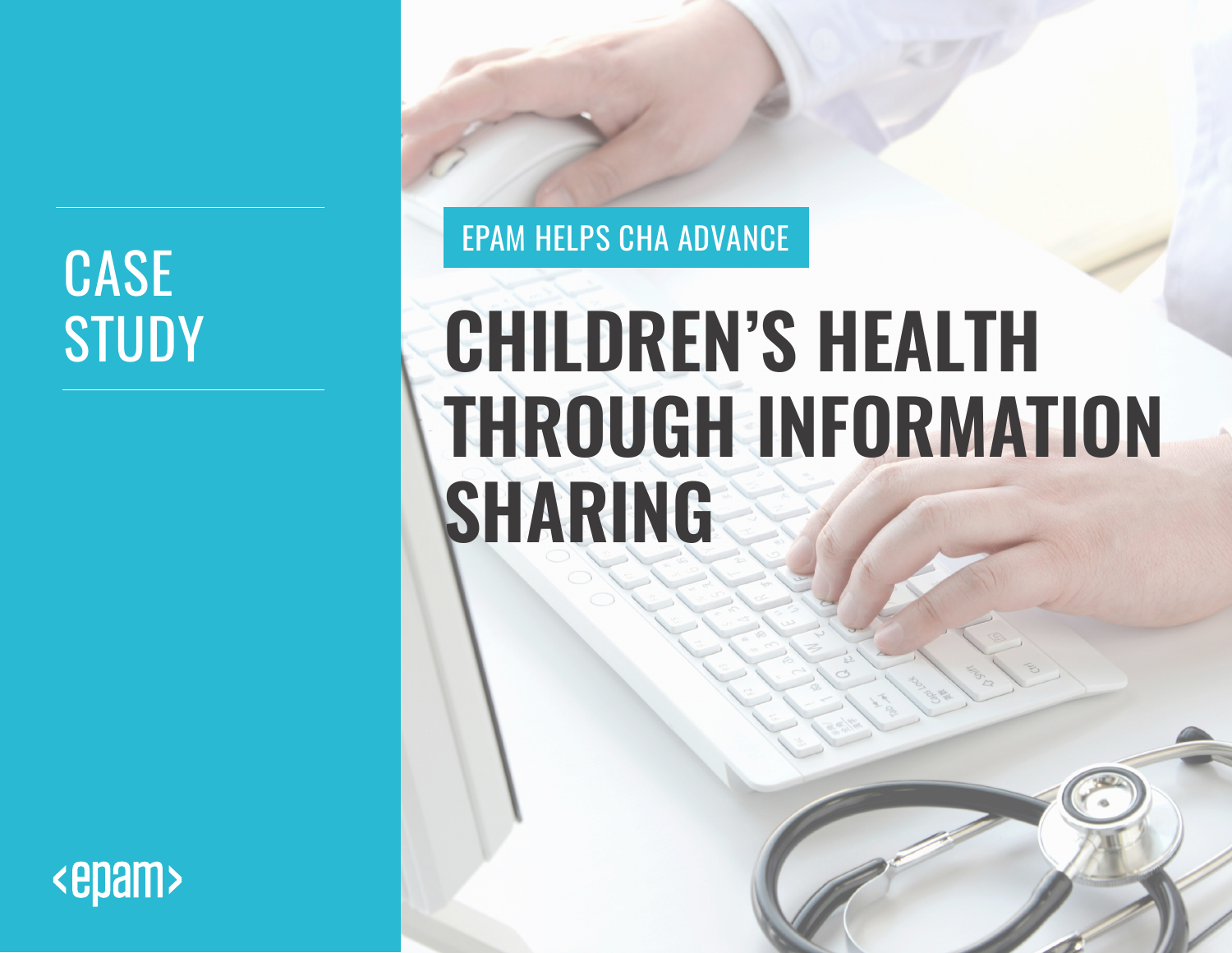#### THE BACKGROUND: INCREASING ADVOCACY THROUGH DIGITAL ENGAGEMENT

As the biggest community of children's hospital caregivers and professional staff dedicated to children's health, the CHA wanted to increase advocacy efforts and establish itself as the "go-to" resource for policy issues, quality initiatives, and research and data trends influencing children's health care. To do so, the CHA asked EPAM to develop a website and digital strategy to empower its 220 members, legislative decision makers, allied and partner organizations, and the general public.

www.СhildrensHospitals.org

# CASE STUDY: EPAM HELPS CHA ADVANCE CHILDREN'S HEALTH THROUGH INFORMATION SHARING

While children's hospitals make up just 5% of hospitals nationwide, they are the only institutions qualified to provide for the unique health care needs of children. As they also set the standards for the highest quality pediatric care and train future generations of pediatricians, it is imperative that these institutions have direct and easy access to the most up-to-date information affecting children's health care. To that end, the Children's Hospital Association (CHA) was formed in 2011 from the merger of two organizations to be the national voice for children's hospitals and leverage the collective influence of member hospitals to benefit children's health care.

#### **THE CHALLENGE: EXTEND AND IMPROVE COLLABORATION CAPABILITIES**

Before EPAM created a new website and online collaboration portal to enable increased cooperation within the CHA, members had been utilizing various legacy platforms to access content and information. One resource was a CMS-driven website linked to a stand-alone online community and another was a SharePoint site and e-mail discussion list tool, together making searching across the existing platforms both frustrating and time consuming. To remedy this issue, CHA turned to EPAM to centralize resources, documents, and discussions, in turn giving users the ability to filter and search content. Moreover, to further organize relevant information, CHA tasked EPAM with creating a personalized Member Center (both for members and non-members) that would aggregate all content and information based on what the user participated in and his/her role within the hospital.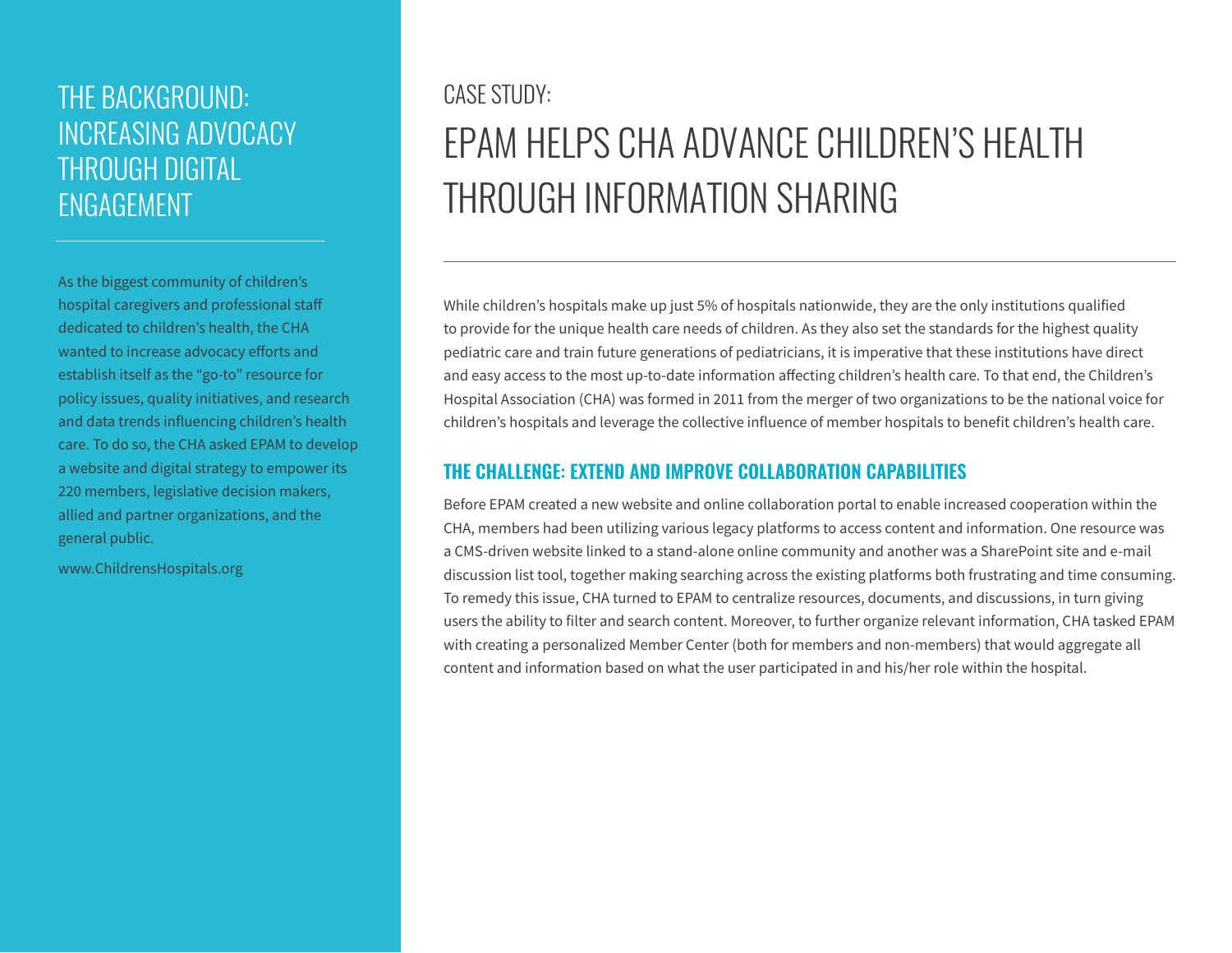#### TECHNICAL HIGHLIGHTS

The new CHA website uses Telligent, a modern and user-friendly collaboration tool that replaces legacy systems like Sharepoint, Higher Logic, Lyris, and iMIS. To allow peer collaboration and content sharing, Telligent integrates seamlessly with the Sitecore Content Management System.

- Sitecore CMS version 6.6
- Sitecore email management tool
- Sitecore and Telligent community integration
- Integration with Microsoft Dynamics CRM
- Integration with Google and Sitecore analytics
- Faceted Search powered by Google Search Appliance
- Enterprise Single Sign-On (Claims-Based)

# CASE STUDY: EPAM HELPS CHA ADVANCE CHILDREN'S HEALTH THROUGH INFORMATION SHARING

#### **THE SOLUTION: DIGITAL CONSOLIDATION INTO A SINGLE, UNIFIED VENUE**

EPAM created a seamless website that consolidates and reorganizes the content, programs, and services of the previous disparate platforms into a unified and cohesive experience that features the following:

- Improved and centralized organization of resources, documents, and discussions for easy access and sorting
- Content sharing by public, member, and pay-to-participate views based on security and Web roles
- Ability to tag content by topic and functional role within the hospital for improved organization and searchability
- Topic- and specialty-based community groups, including discussion forums
- Ability to filter content so users can narrow their searches
- Faceted site-wide searches of all resources, events, discussion posts and attachments
- An events calendar
- Option to add documents to original messages or replies that are emailed to the forum/community's discussion group members; discussions and attachments can be launched via email or on the website
- Access to legislative information, including CHA's legislatives positions and action alerts, which enables members to engage the community on important issues
- Promotional boxes and home page with the latest news on policy issues, quality initiatives, and research and data trends impacting children's health care
- Easy-to-follow navigation
- Member Center to aggregate personalized content and information membership not required
- Searchable directory of children's hospitals and members
- Option to subscribe to receive targeted content alerts based on topics.